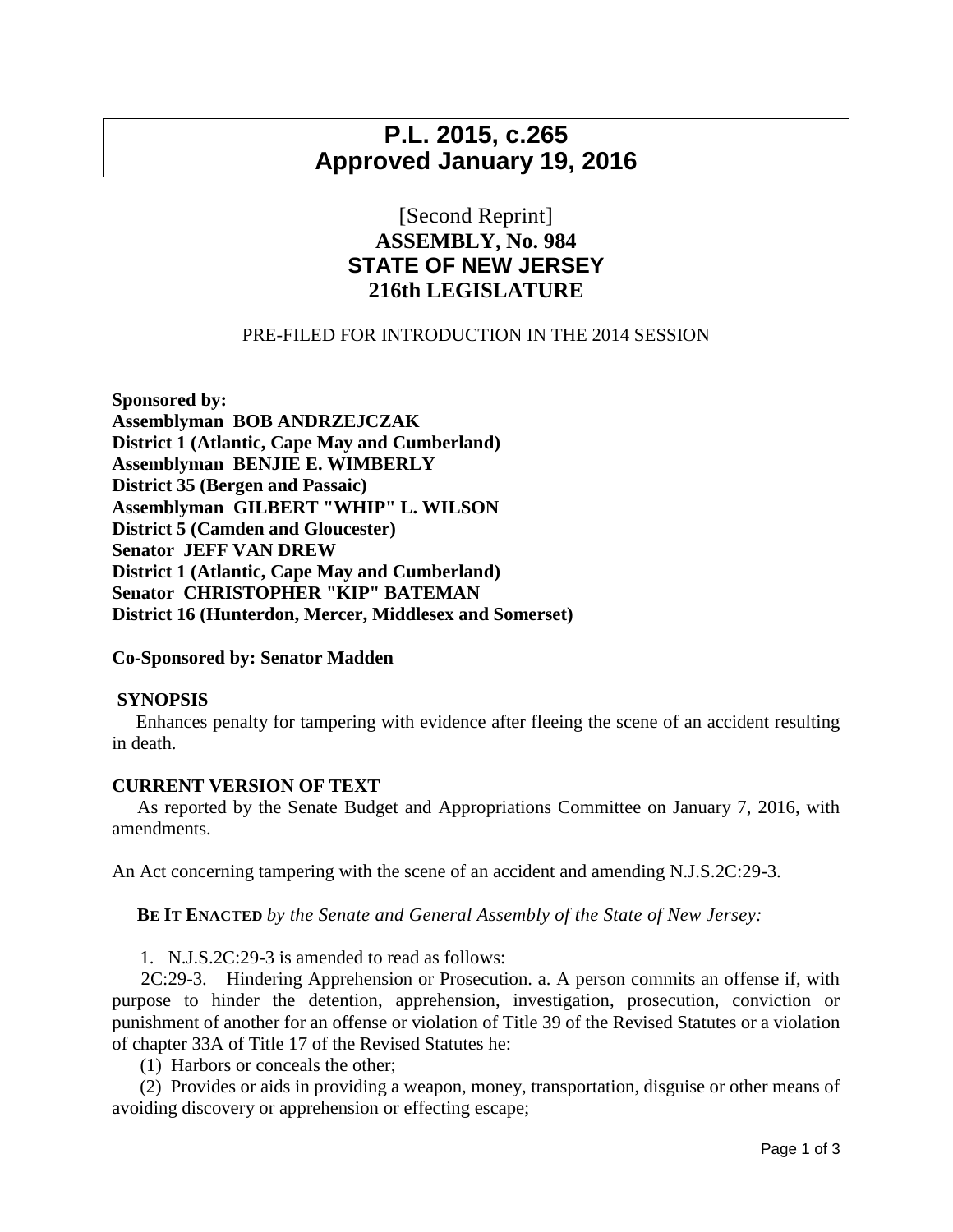(3) Suppresses, by way of concealment or destruction, any evidence of the crime, or tampers with a witness, informant, document or other source of information, regardless of its admissibility in evidence, which might aid in the discovery or apprehension of such person or in the lodging of a charge against him;

 (4) Warns the other of impending discovery or apprehension, except that this paragraph does not apply to a warning given in connection with an effort to bring another into compliance with law;

 (5) Prevents or obstructs, by means of force, intimidation or deception, anyone from performing an act which might aid in the discovery or apprehension of such person or in the lodging of a charge against him;

 (6) Aids such person to protect or expeditiously profit from an advantage derived from such crime; or

 (7) Gives false information to a law enforcement officer or a civil State investigator assigned to the Office of the Insurance Fraud Prosecutor established by section 32 of P.L.1998, c.21 (C.17:33A-16).

 An offense under paragraph (5) of subsection a. of this section is a crime of the second degree, unless the actor is a spouse, domestic partner, partner in a civil union, parent or child to the person aided who is the victim of the offense, in which case the offense is a crime of the fourth degree. **<sup>2</sup>**An offense under paragraphs (3) or (7) of subsection a. of this section is a crime of the third degree if the conduct which the actor knows has been charged or is liable to be charged against another person would constitute leaving the scene of a motor vehicle accident that results in the death of another person in violation of section 1 of P.L.1997, c.111 (C.2C:11-5.1). Notwithstanding the presumption of non-imprisonment for certain offenders set forth in subsection e. of N.J.S.2C:44- 1, the actor shall serve a term of imprisonment, which shall be fixed at not less than one year, during which the actor shall not be eligible for parole.<sup>2</sup> Otherwise, the offense <sup>2</sup>under subsection a. of this section<sup>2</sup> is a crime of the third degree if the conduct which the actor knows has been charged or is liable to be charged against the person aided would constitute a crime of the second degree or greater, unless the actor is a spouse, domestic partner, partner in a civil union, parent or child of the person aided, in which case the offense is a crime of the fourth degree. The offense is a crime of the fourth degree if such conduct would constitute a crime of the third degree. Otherwise it is a disorderly persons offense.

 b. A person commits an offense if, with purpose to hinder his own detention, apprehension, investigation, prosecution, conviction or punishment for an offense or violation of Title 39 of the Revised Statutes or a violation of chapter 33A of Title 17 of the Revised Statutes, he:

 (1) Suppresses, by way of concealment or destruction, any evidence of the crime or tampers with a document or other source of information, regardless of its admissibility in evidence, which might aid in his discovery or apprehension or in the lodging of a charge against him; or

 (2) Prevents or obstructs by means of force or intimidation anyone from performing an act which might aid in his discovery or apprehension or in the lodging of a charge against him; or

 (3) Prevents or obstructs by means of force, intimidation or deception any witness or informant from providing testimony or information, regardless of its admissibility, which might aid in his discovery or apprehension or in the lodging of a charge against him; or

 (4) Gives false information to a law enforcement officer or a civil State investigator assigned to the Office of the Insurance Fraud Prosecutor established by section 32 of P.L.1998, c.21 (C.17:33A-16).

 An offense under paragraph (3) of subsection b. of this section is a crime of the second degree. An offense under paragraphs  $(1)$  <sup>2</sup>[and] or<sup>2</sup>  $(4)$  of subsection b. of this section is a crime of the third degree if the **<sup>2</sup>**conduct which the**<sup>2</sup>** actor knows **<sup>2</sup> [**he**] <sup>2</sup>** has been **<sup>2</sup>**charged**<sup>2</sup>** or is liable